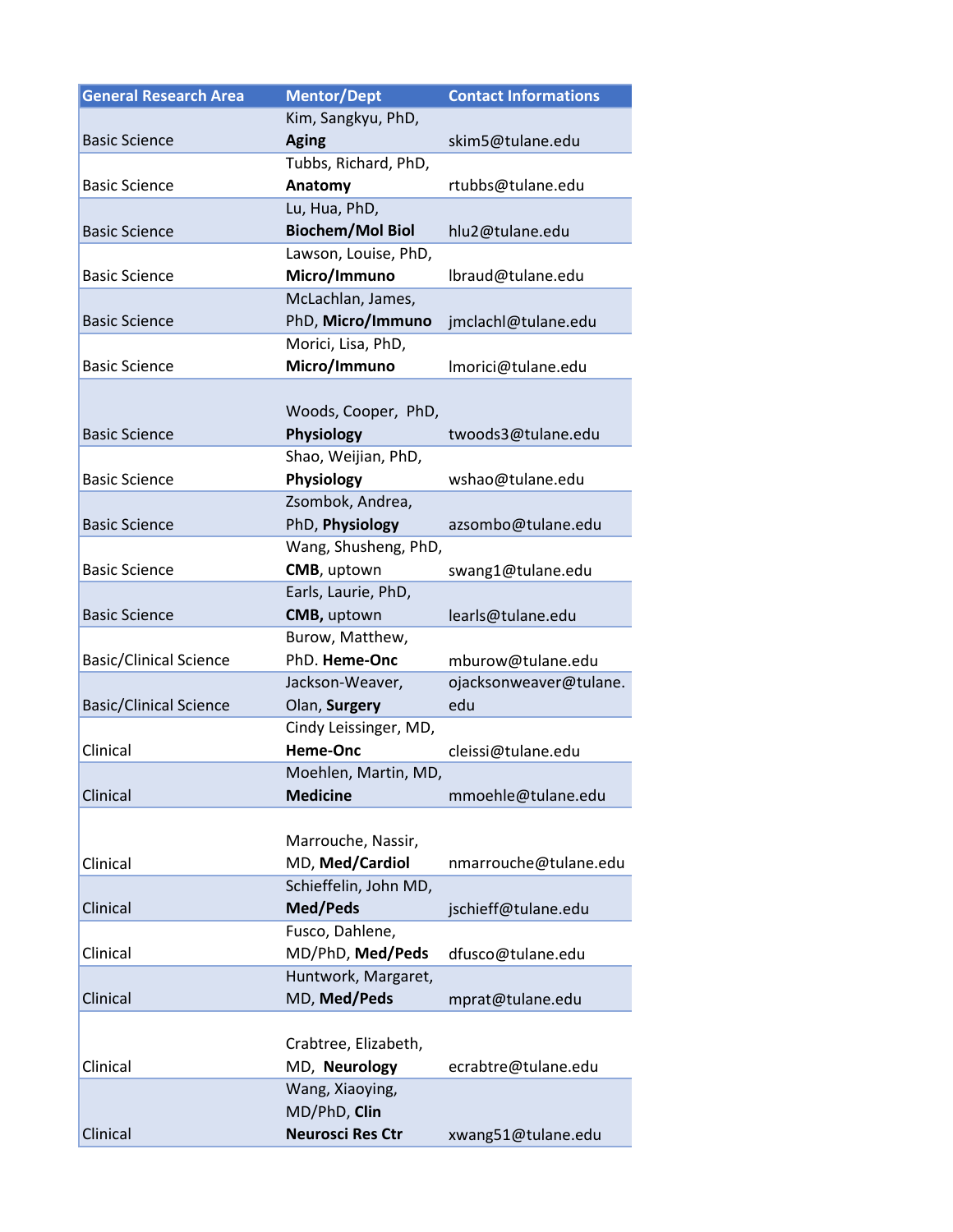|                   | Zhang, Ze, MD,              |                      |
|-------------------|-----------------------------|----------------------|
| Clinical          | Ophthalmology               | zzhang9@tulane.edu   |
|                   | Cyriac, Mathew, MD,         |                      |
| Clinical          | <b>Orthopaedics</b>         | mcyriac@tulane.edu   |
|                   | Sherman, William,           |                      |
| Clinical          | MD, Orthopaedics            | swilliam1@tulane.edu |
|                   | Gladden, Paul, MD,          |                      |
| Clinical          | <b>Orthopaedics</b>         | pgladden@tulane.edi  |
|                   | Howell, Meghan, MD,         |                      |
| Clinical          | Peds                        | mhowell2@tulane.edu  |
|                   | Denson, Josh, MD,           |                      |
| Clinical          | <b>Pulmonary/Crit Care</b>  | jdenson@tulane.edu   |
|                   | McGrew, Patrick, MD,        |                      |
| Clinical          | <b>Surgical ICU</b>         | pmcgrew@tulane.edu   |
|                   | Kandil, Emad, MD,           |                      |
| Clincal           | <b>Surgery</b>              | ekandil@tulane.edu   |
|                   | Krane, L Spencer,           |                      |
| Clinical          | <b>Urology</b>              | Ikrane1@tulane.edu   |
|                   | Chakraborti, Chayan,        |                      |
| MedEd/Behaviorial | MD, Medicine                | cchakrab@tulane.edu  |
|                   |                             |                      |
|                   | Jones, Catherine, MD,       |                      |
| MedEd/Behaviorial | <b>General Internal Med</b> | cjones14@tulane.edu  |
|                   |                             |                      |
|                   |                             |                      |
|                   | Mulcahey, Mary MD,          | mary.mulcahey.md@gma |
| MedEd/Behaviorial | <b>Orthopaedics</b>         | il.com               |
|                   | Myint, Myo, MD,             |                      |
|                   | Psychiatry/Weissbeck        |                      |
|                   | er, Karen Student           |                      |
| MedEd/Behaviorial | <b>Affairs</b>              | mmyint@tulane.edu    |
|                   | Weissbecker, Karen,         |                      |
|                   | PhD/LMSW, Student           |                      |
| MedEd/Behaviorial | <b>Affairs</b>              | kremer@tulane.edu    |
|                   | D'Aquin, Katrina, PhD,      |                      |
| MedEd/Behaviorial | <b>Student Affairs</b>      | kdaquin@tulane.edu   |
|                   | Horne, Bennetta, MS,        |                      |
|                   | <b>SOM Office Minority</b>  |                      |
| MedEd/Behaviorial | <b>Affairs</b>              | bhorne1@tulane.edu   |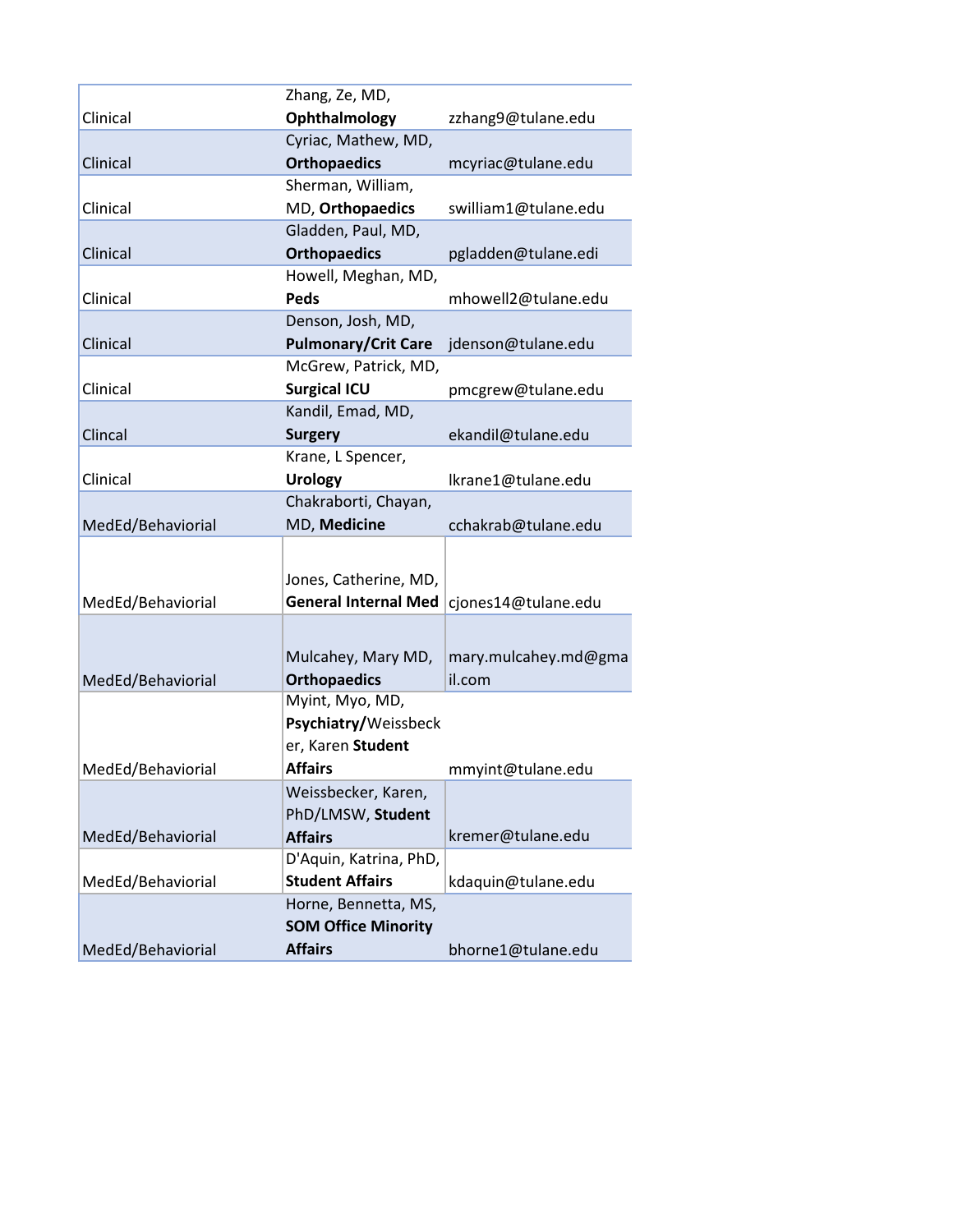| <b>Recent APIRE Research Projects</b>                                                                | <b>Medical Students Mentored</b>                          |
|------------------------------------------------------------------------------------------------------|-----------------------------------------------------------|
|                                                                                                      |                                                           |
| Epigenetics in skin aging                                                                            | Lixin Ji, 2021                                            |
| Anatomical Studies: Venous Plexus and Posteria Spinal Katherine Cironi and Cindy Wang,               |                                                           |
| Artery                                                                                               | 2020                                                      |
|                                                                                                      |                                                           |
| Role of Grin2C in p53-dependent cell death                                                           | Alyssa Webster, 2021                                      |
| Nitrogen doped carbon dots as a potential antiviral                                                  |                                                           |
| delivery system                                                                                      | Wakeem Abraham, 2020                                      |
| Sex-based differences in immune response to                                                          |                                                           |
| vaccination in Lta-/- mice                                                                           | Rebecca Horowitz, 2021                                    |
|                                                                                                      |                                                           |
| Developent of new vaccine adjuvants; wound healing                                                   | Alexander Jafari, 2019                                    |
| Changes in protein expression in vascular smooth<br>muscle cells that lead to atherosclerotic plaque |                                                           |
|                                                                                                      |                                                           |
| rupture                                                                                              | Tivonia Bariest, 2020<br>Youseff Abdullah and Annie Bell, |
| Renal function and hypertension                                                                      | 2019; Emily Pemberton, 2020                               |
|                                                                                                      |                                                           |
| Neuroscience research                                                                                | Stephanie McNamara, 2019                                  |
| A CRISPR-based inducible anit-VEGF system for the                                                    |                                                           |
| treatment of AMD                                                                                     | Judith Fan, 2021                                          |
|                                                                                                      |                                                           |
| Molecular pathways influencing neural plasticity                                                     | Jody Westmoreland, 2019                                   |
|                                                                                                      | Andrew Rivera, 2020, Taruni Kumar,                        |
| Liver kinase B1 signaling in breast cancer                                                           | 2021                                                      |
| Inflammation after infection and                                                                     |                                                           |
| hypoxia/reoxygenation                                                                                | Mardeen Karin, 2019                                       |
|                                                                                                      |                                                           |
| Joint bleeds in patients with Hemophilia A                                                           | Michael Artov, 2021                                       |
| Attitudes/interests for Covid-19 vac among chronic                                                   |                                                           |
| liver disease outpatients                                                                            | Kavita Patwardhan, 2021                                   |
| Racial and gender disparities in atrial fibrillation;                                                |                                                           |
| Prevalence of cardiac complications in COVID-19                                                      | Saihariharan Nedunchezhian, 2020;                         |
| Patients with existing CV disease                                                                    | Shandi Rasipour, 2021                                     |
| Natural history, clinical care and immunology of viral                                               |                                                           |
| infections; long-term complications                                                                  | Erin Coonan, 2020; Rohit Rao, 2021                        |
| Post Acute Covid-19 Syndrome Biomarkers in PBMC                                                      |                                                           |
| <b>RNA</b>                                                                                           | Justin Moscon, 2021                                       |
| Immune system of patients with Mowat-Wilson                                                          |                                                           |
| Syndrome                                                                                             | Mariel Colon-Levy, 2021                                   |
| Role of diet in Multiple Sclerosis and other                                                         |                                                           |
| Autoimmune diseases. Collaborates with the Tulane                                                    | Jessica Heap, 2019; Sasini Bentota,                       |
| <b>Teaching Kitchen</b>                                                                              | 2020; Elizabeth Foley, 2021                               |
| Role and mechanism of impaired brain energy                                                          |                                                           |
| metabolism in early brain injury after subarachnoid                                                  | Joshua Irvin, 2019; Pierce Spencer,                       |
| hemorrhage                                                                                           | 2020                                                      |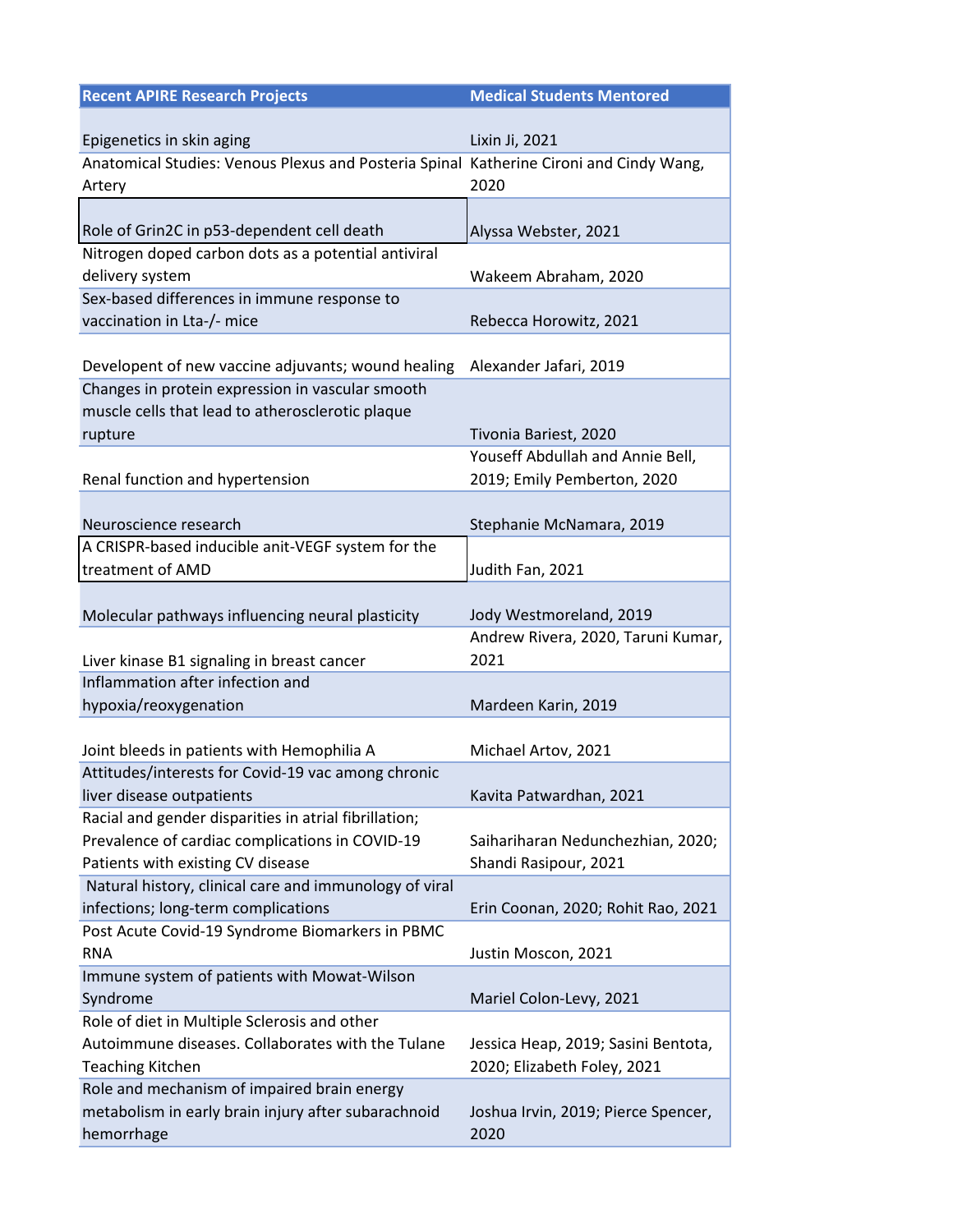|                                                                                             | Sue Choi, Erika Moxley, 2020;            |
|---------------------------------------------------------------------------------------------|------------------------------------------|
| Patient outcomes after glaucoma surgery;                                                    | Michael Chen, 2021                       |
| Complications and outcomes comparison between                                               |                                          |
| anterior and posterior interbody fusion                                                     | Sanchita Gupta, 2020                     |
| Effects of Lumbar Spine Surgery on Postoperative                                            |                                          |
| Opioid Use in the Veteran Popuation:                                                        | Paymon Razaii, 2021                      |
| Novel technique to accommodate delayed                                                      |                                          |
| intramedullary nailing of the tibia                                                         | Bailey Ross, 2019                        |
|                                                                                             |                                          |
| Effect of reading on newborns                                                               | Asha Dash, 2021                          |
| Patient perceptions on handoffs; Intensivist transitions Margo Brown, 2020; Rebecca         |                                          |
| of care and mortality                                                                       | Denson, 2021                             |
|                                                                                             |                                          |
| <b>EMS transport times</b>                                                                  | Scott Ninokawa, 2019                     |
| Nuclear morphometry & morphology with thyroid                                               |                                          |
| nodules                                                                                     | Michael Razavi. 2019                     |
| Treatment outcomes for patients with high risk                                              | Joshua Pincus, 2019; Lawrence            |
| localized prostate cancer                                                                   | Bacudio, 2021                            |
|                                                                                             |                                          |
| Value-based care curriculum                                                                 | Rachel Dunn, 2020                        |
|                                                                                             |                                          |
|                                                                                             |                                          |
| Assessing readiness for tobacco cessation                                                   | Nichole Lim. 2020                        |
|                                                                                             |                                          |
|                                                                                             |                                          |
| Women in Orthopeadics; Burnout among                                                        | Gabrielle Owusu-Ansah, 2019; Nisha       |
| orthorpaedic caregivers                                                                     | Kale, 2020                               |
|                                                                                             |                                          |
|                                                                                             |                                          |
| One-year impact of COVID-19 on the mental health &<br>well-being of Tulane medical students |                                          |
|                                                                                             | Zabrina Reyer, 2021                      |
|                                                                                             | Gina Defelice & Peter Haskins, 2019;     |
| Assessing medical student health & wellness at                                              | Alex Jones, 2020, Andrew Parker,<br>2021 |
| Tulane;                                                                                     |                                          |
|                                                                                             |                                          |
| Optimistic bias in skin cancer study                                                        | Angela Sultan, 2020                      |
|                                                                                             |                                          |
|                                                                                             | Sydney Labat, 2019                       |
| Self-Identified Diverse Identities                                                          |                                          |